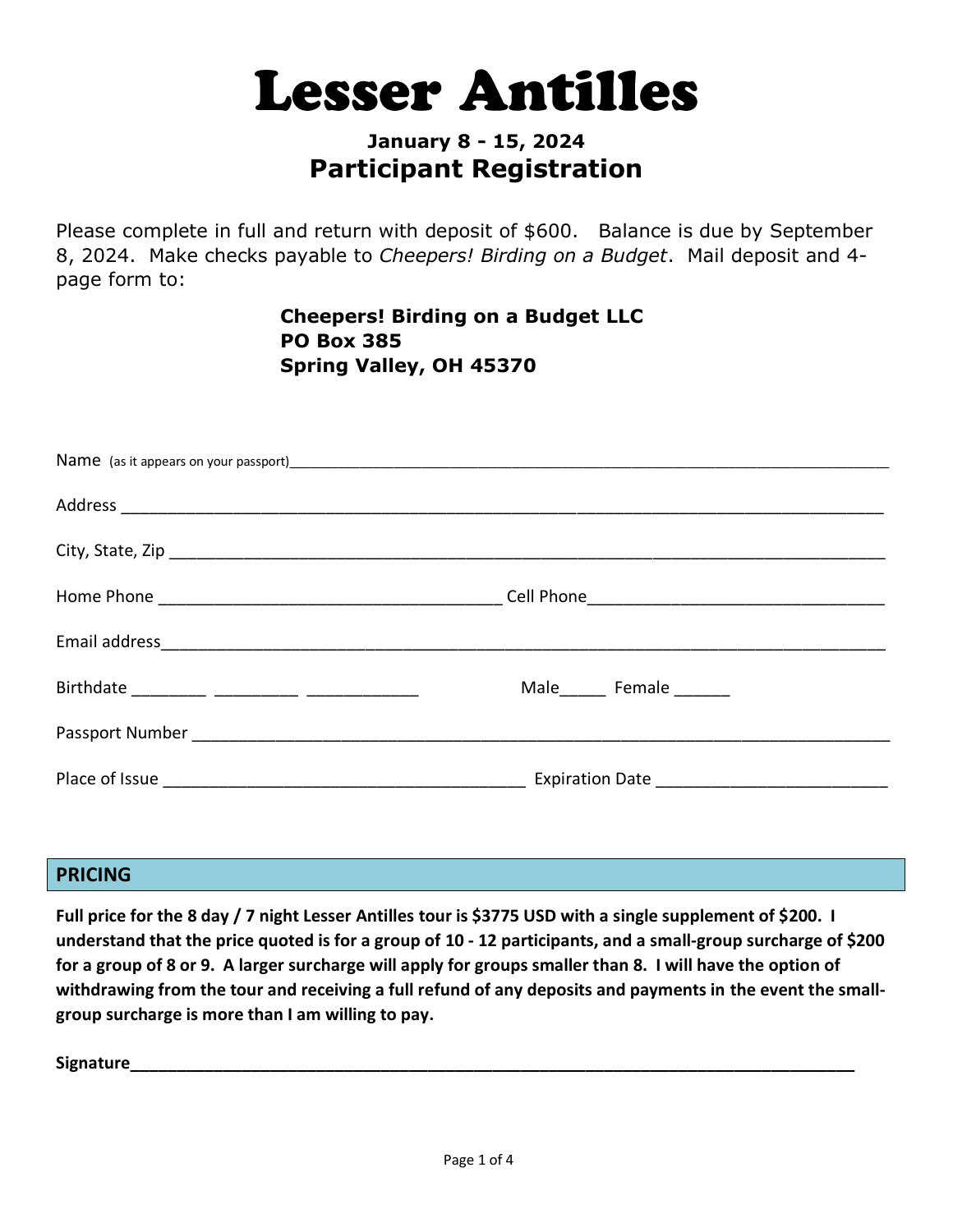| PHYSICAL CONDITION                                                                                                                                                                                                                                                                                 |  |                |                       |                |
|----------------------------------------------------------------------------------------------------------------------------------------------------------------------------------------------------------------------------------------------------------------------------------------------------|--|----------------|-----------------------|----------------|
| $\Box$ Excellent                                                                                                                                                                                                                                                                                   |  | $\square$ Good | $\Box$ Average        | $\square$ Poor |
|                                                                                                                                                                                                                                                                                                    |  |                |                       |                |
|                                                                                                                                                                                                                                                                                                    |  |                |                       |                |
|                                                                                                                                                                                                                                                                                                    |  |                |                       |                |
|                                                                                                                                                                                                                                                                                                    |  |                |                       |                |
|                                                                                                                                                                                                                                                                                                    |  |                |                       |                |
|                                                                                                                                                                                                                                                                                                    |  |                |                       |                |
|                                                                                                                                                                                                                                                                                                    |  |                |                       |                |
|                                                                                                                                                                                                                                                                                                    |  |                |                       |                |
| <b>INSURANCE INFORMATION</b>                                                                                                                                                                                                                                                                       |  |                |                       |                |
| I acknowledge that I am solely responsible for any hospital or other costs arising out of any bodily injury or<br>property damage sustained through my participation in this voluntary travel. In this regard, my health and<br>accident insurance policy is provided by the provider named below. |  |                |                       |                |
|                                                                                                                                                                                                                                                                                                    |  |                |                       |                |
| It is strongly recommended that trip participants purchase short-term traveler's<br>insurance covering medical, accident/life, lost baggage, and trip cancellations due to<br>family emergencies and/or illness.                                                                                   |  |                |                       |                |
| Do you have trip insurance? yes____                                                                                                                                                                                                                                                                |  |                | $no_{\_\_\_\_\_\_\_}$ |                |
|                                                                                                                                                                                                                                                                                                    |  |                |                       |                |
|                                                                                                                                                                                                                                                                                                    |  |                |                       |                |
|                                                                                                                                                                                                                                                                                                    |  |                |                       |                |
| <b>EMERGENCY CONTACT INFORMATION</b>                                                                                                                                                                                                                                                               |  |                |                       |                |
|                                                                                                                                                                                                                                                                                                    |  |                |                       |                |

| Name       | Relationship |
|------------|--------------|
| Home Phone | Cell Phone   |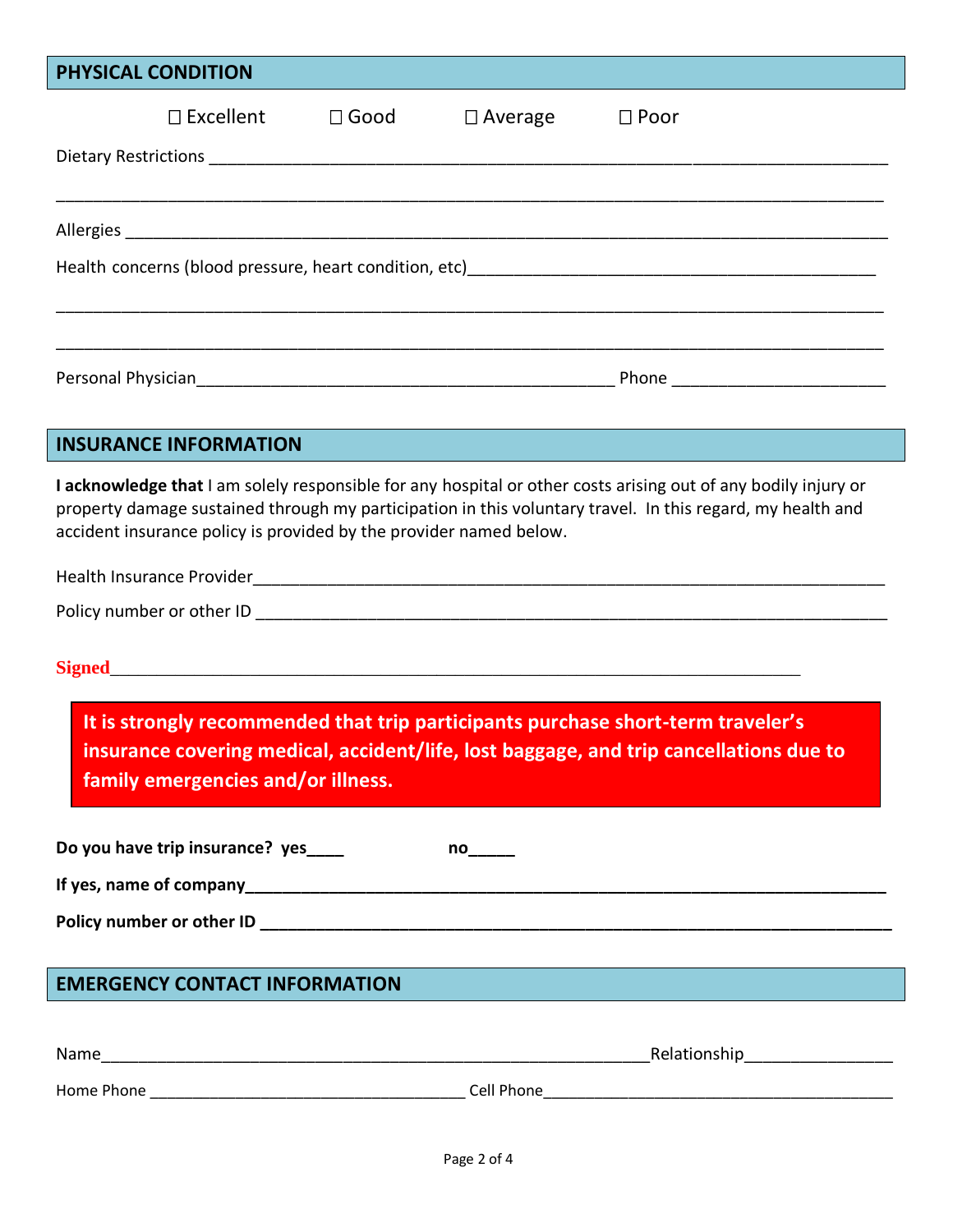#### **ACCOMMODATIONS**

I will be rooming with  $\Box$ 

 $\Box$  I prefer single accommodations and will pay the single supplement of \$200.

 $\Box$  I would like to be assigned a roommate. If none is available, I will pay the single supplement

#### **Terms and Conditions**

Reservations for the Lesser Antilles tour require a deposit of \$600.00. Payment in full is due by September 8, 2023.

All cancellations must be notified in writing.

If notice of cancellation is received before July 8, 2023, your deposit is fully refundable.

If notice of cancellation is received between August 9 and September 18, 2023, 50% of your deposit will be refunded.

If cancellation is received after September 8, 2023, you will not be entitled to any refund of deposits.

If cancellation occurs after full payment is made, a refund will be given only if the vacant spot is filled**.** 

**Cheepers! Birding on a Budget LLC reserves the right to make changes in the itinerary if the need should arise due to unforeseeable circumstances such as weather, landslides, and other natural phenomena, as well as suggestions by local guides in order to take advantage of an unusual birding opportunity. Lodging is subject to change based on availability.**

**All participants** are required to sign the following *Release, Waiver of Liability and Covenant Not to Sue on page 4*.